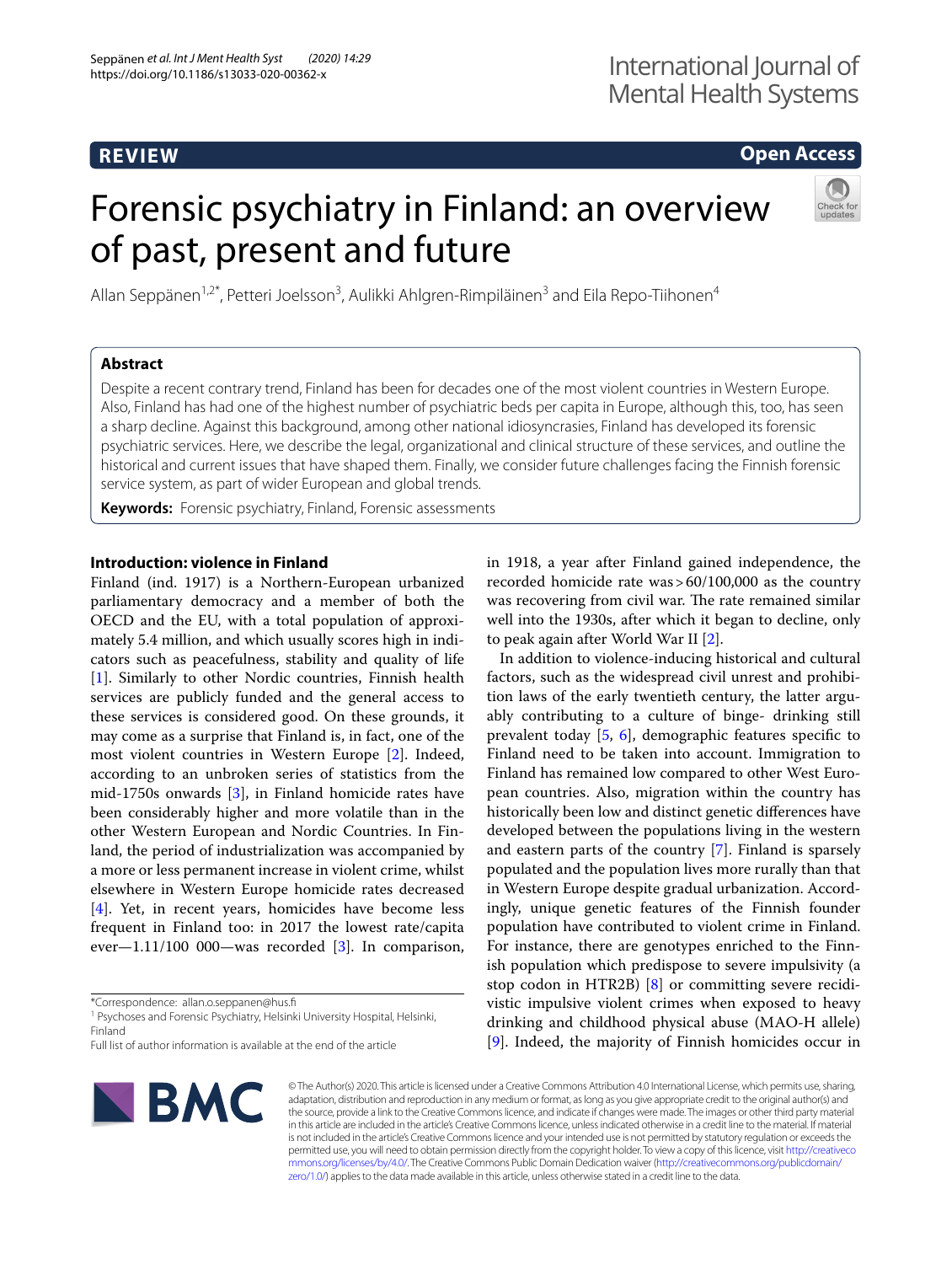the context of drinking quarrels between unemployed, middle-aged male alcoholics, i.e. a so-called "ryyppyriitatappo" (homicide during a drunken quarrel). For instance, during the period 2010–2015, in 67% of all homicides all persons involved were intoxicated and in 82% of the crimes at least one of the persons involved was intoxicated [[4\]](#page-6-3).

## **Historical developments**

## **General psychiatric services**

Between the years 1809 and 1917 Finland was a Grand Duchy of Russia with its own parliament and civil administration. According to the law passed in 1840, psychiatric hospitals were separated from other hospitals and thus the frst specifc psychiatric hospital—Lapinlahti hospital—was founded in Helsinki in 1841. Since the beginning of the twentieth century and particularly after independence, local administration began increasing the number of hospital beds. The amount of hospital beds peaked in the 1970s, reaching over 4 beds for 1000 inhabitants, which was one of the highest in Europe [\[10](#page-6-9)]. Deinstitutionalization began in the 1980s as the focus of treatment transferred from hospitals to outpatient care. The development of antipsychotic medications and the need for treating also non-psychotic disorders contributed signifcantly to this trend. In the 1990s psychiatric organizations started yet again to integrate with general hospitals  $[11]$ . The current general psychiatric bed provision is ca. 0.6/1000 [\[12](#page-6-11)].

## **Forensic psychiatric examinations**

The first forensic examinations in Finland were conducted by prison doctors in the 1830s and the frst hospital to conduct forensic examinations was Lapinlahti hospital in 1841. However, despite this emerging practice of forensic examinations, the concept of decreased criminal responsibility due to mental illness was properly embedded into law only after 1889 [\[13](#page-6-12)]. Yet in the beginning of the twentieth century still only a few examinations were conducted annually. After independence, the amount of annual examinations began increasing together with the number of hospital beds nationwide. Also, the frst vacancy for a forensic psychiatrist was founded in Lapinlahti 1918. After WW2, the number of annual examinations rose to approximately 200, peaking at ca. 300 in the late 80s [\[14](#page-6-13), [15](#page-6-14)].

## **Forensic hospitals**

Niuvanniemi Hospital has been operating since 1885 and Vanha Vaasa Hospital since 1768, the latter as a general hospital until 1931. Their role as forensic psychiatric hospitals developed by degrees; the number of forensic patients in these hospitals was increased dramatically in the 1930s, and their current status as specialist state forensic hospitals operating under the Ministry of Social Afairs and Health was cemented by the reforms in mental health legislation of 1952  $[16–18]$  $[16–18]$  $[16–18]$ . The current unit of Enhanced Rehabilitation and Forensic Psychiatry within Helsinki University Hospital, on the other hand, was established as late as 2015 by incorporating and reformatting units located at the site of the century-old Kellokoski Hospital north of Helsinki. A psychiatric hospital specifcally for prisoners has also been operating within the prison system since 1911 in Turku [[14\]](#page-6-13) and later also in Vantaa.

## **Academic contributions**

The first book published in Finland dealing with forensic psychiatric issues was by Dr. Theodor Löfström (1857– 1907) in 1901 [[19\]](#page-6-17). Later, in 1910s and 1920s, Dr. Akseli Nikula (1884–1956) continued to diversify the forensic literature in Finland by publishing on topics such as fratricide, mass criminality and psychiatric presentations associated with criminal behavior [[20](#page-6-18)]. Professor Martti Kaila (1900–1978) continued to develop Finnish forensic psychiatry with his seminal work on adolescent ofenders [[21,](#page-6-19) [22\]](#page-6-20). Furthermore, Dr. Panu Hakola (1932-), who was later to become the frst professor of forensic psychiatry in Finland (see below), completed his thesis on polycystic lipomembranotic osteodysplasia with sclerosing leukoencephalopathy, also known as Nasu-Hakola disease, in 1972 [\[23](#page-6-21)]. As several cases of Nasu-Hakola disease had committed violent and sexual ofences due to the disease afecting the frontal lobes, the thesis contributed to our understanding of the neurophysiological basis of behavior regulation.

More recently, there has been an increasingly wide array of contributions by Finnish forensic psychiatrists to the scientifc literature, ranging from biological psychiatry [[24–](#page-6-22)[29](#page-6-23)] and pharmacological interventions [[30–](#page-6-24)[32](#page-7-0)] to the psychiatric epidemiology of violence [\[33](#page-7-1), [34\]](#page-7-2) and forensic nursing and rehabilitation [\[35–](#page-7-3)[39\]](#page-7-4), to mention but a few.

The first chair of forensic psychiatry in Finland was established in 1983 at Kuopio University [[16\]](#page-6-15) (later reorganized and -named as the University of Eastern Finland), in affiliation with Niuvanniemi Hospital. Panu Hakola, MD, PhD, was appointed as the frst professor and chairman, and he continued for 12 years in that position, whilst continuing as medical director for Niuvanniemi Hospital. He continued to consolidate the strive for clinical, academic and organizational excellence in Finnish forensic psychiatry [[16\]](#page-6-15), which continues today. Now, forensic psychiatry is in Finland an established, independent medical specialty with a six-year training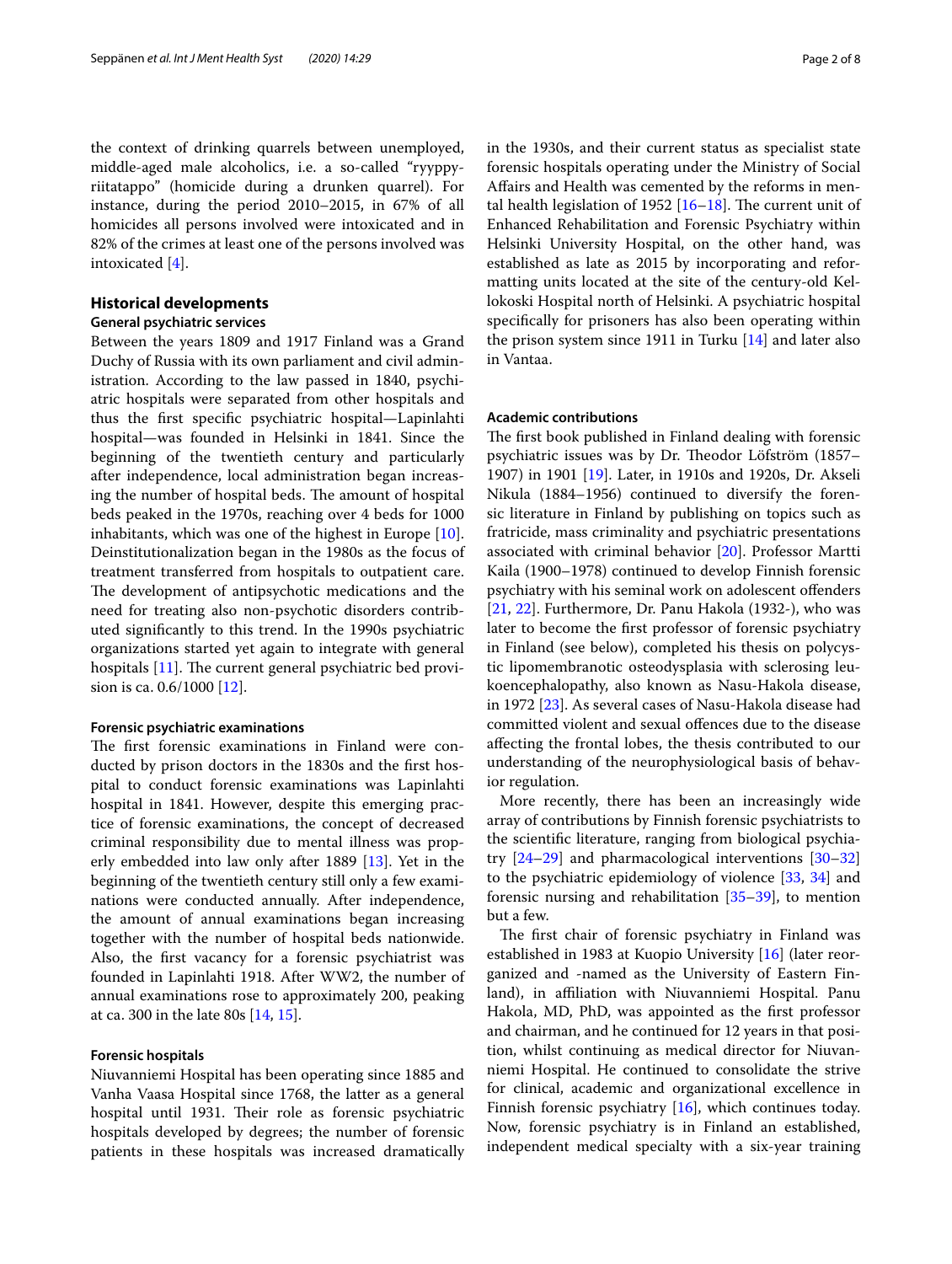program. Ca. 60 doctors nationally hold the specialist degree.

## **Current legislation**

Laws of particular relevance for psychiatry in Finland are the Mental Health Act (1990), and, insofar as it pertains to forensic psychiatry, the Criminal Law (1889), the Law on State Mental Hospitals (1987 and 1997) [[40](#page-7-5)] and Law on the Care of the Mentally Retarded (1977).

In terms of forensic psychiatric assessments, Finnish law (Code of Judicial Procedure 17 section, 37 paragraph) stipulates that the criminal court can order a forensic psychiatric examination to take place if

- 1. The accused is shown to have committed a crime that is punishable as a criminal ofence (11 Sect. [5](#page-3-0)a §) and.
- 2. A forensic mental evaluation can be justifed, and.
- 3. The accused is willing to be examined, or he is held prisoner, or he is accused of a crime that is punishable by a prison sentence of more than one year (homicide, a felonious assault etc.).

Under certain preconditions, the examination can also be performed by order of the court of appeals, or while the pretrial investigations are still ongoing. In any case, within the Finnish legislative context, the primary issue that the forensic psychiatric assessment must consider is the question of criminal responsibility. According to Finnish criminal law (39/1889), the perpetrator of a crime is not criminally responsible if, at the time of the crime, he was not able to understand the factual nature or unlawfulness of his act, or his ability to control his behavior was decisively weakened due to mental illness, severe mental defciency, a serious mental disturbance, or a serious disturbance of cognition. Also, if a person is not irresponsible according to this defnition, but his ability to understand the nature of the act or its illegality or his ability to control his actions was, due to the same reasons, severely diminished, this can be taken into account when passing sentence and can result in a less severe sentence due to diminished responsibility [[41\]](#page-7-6).

Thus, during court procedures, the judge may decide, according to the criteria listed above, that a forensic psychiatric report is needed before judgment can be passed. In less serious cases, particularly if the accused is already undergoing psychiatric treatment, a report from the treating psychiatrist will suffice. In more serious cases, namely violent and sexual crimes, THL (National Institute of Health and Welfare) is usually requested to arrange a full forensic examination (see Fig.  $1$ ). The examination report must stipulate.

- 1. Relevant diagnoses, primarily psychiatric and neurological.
- 2. The level of responsibility in respect to the crime(s) of which the person is accused.
- 3. Whether the criteria for compulsory psychiatric treatment, as defned by the Finnish Mental Health Act, are fulflled.
- 4. Fitness to be heard at trial.

## **Forensic examinations today**

Forensic psychiatric examinations usually take place in a psychiatric ward environment at the two state forensic hospitals, Niuvanniemi Hospital and Vanha Vaasa Hospital, the forensic psychiatry units of university hospitals, or the prison mental hospital. Full forensic psychiatric examinations are currently produced at the annual rate of ca. 80–100, having decreased from ca. 300 during the previous decades (Fig. [2\)](#page-4-0)  $[42]$  $[42]$ . The process takes a maximum of 2 months and is conducted by a specialist in either forensic psychiatry or general adult psychiatry. The multidisciplinary examination team also includes a psychologist, social worker and a psychiatric nurse, and other experts can be consulted accordingly. The examinee is subject to structured and unstructured interviews, psychological tests, constant surveillance and various radiological scans and lab-tests [\[43\]](#page-7-8).

With the full forensic psychiatric examination completed, a report, which must include the examinee's own opinion of the report and its conclusions, is sent to The National Board for Forensic Psychiatric Afairs (NBFPA) at THL. The NBFPA is nominated by the Ministry of Social and Health care for 4 years at a time and consists of a chairman, two experts on psychiatry and an expert on law. An expert qualifed in matters concerning intellectual disability can be called to attend the session if needed. The NBFPA then gives its own statement, based on the examination report and relevant legal documents, to the court. The court decides independently on the final verdict, including the level of responsibility, although usually the court is in agreement with the forensic psychiatric experts. If the person fulflls the criteria for involuntary psychiatric care [\[41](#page-7-6), [44](#page-7-9)] when the forensic mental examination is completed, the NBFPA issues the treatment order for forensic psychiatric care, irrespective of the level of responsibility at the time of the ofence.

Annually 1-5 persons with intellectual disabilities are involved in the forensic evaluation process. Also in these cases THL issues the order for involuntary care when considered necessary, but regional authorities with expertise on developmental disorders determine the appropriate specialized care program and the institution where the care will take place.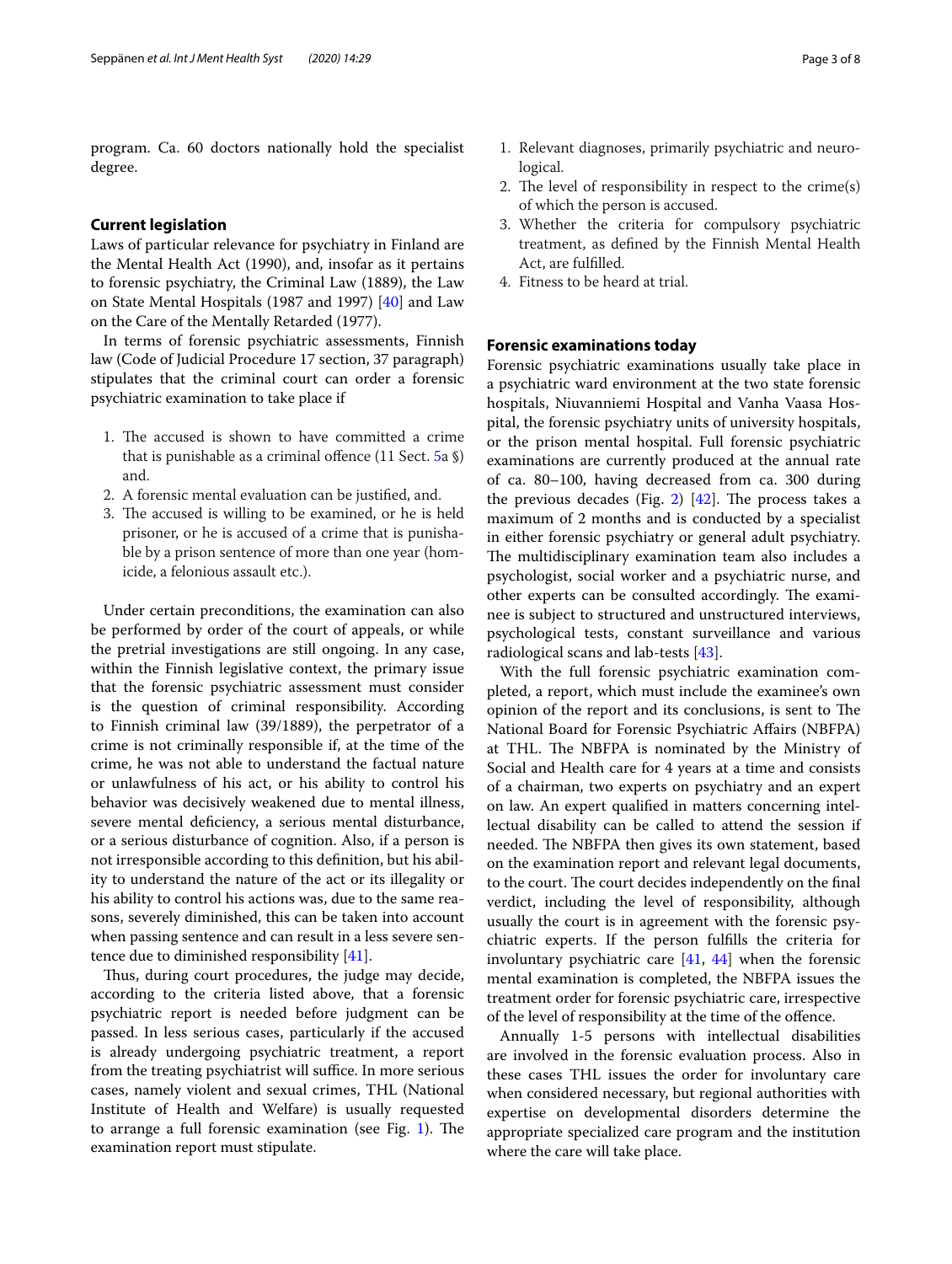

<span id="page-3-1"></span>About 30–35 ofenders are annually committed to involuntary forensic treatment. Interestingly, this number has not changed despite fewer examinations being conducted (Fig. [3](#page-4-1)) [[42\]](#page-7-7). Instead, the number of examinees deemed to have diminished responsibility has decreased dramatically (Fig.  $4$ ). This is mainly due to a change in how personality disorders have been viewed in terms of criminal responsibility; before 1990s a diagnosis of personality disorder, particularly borderline and antisocial, was commonly used to justify diminished responsibility. However, this was seen as problematic and had, in fact, been criticized for decades [\[45,](#page-7-10) [46\]](#page-7-11), since it resulted in the ofenders with the highest risk of re-ofending routinely getting diminished prison sentences [\[13](#page-6-12)]. What is more, it was found that those assessed fully or partially responsible did not, in fact, difer diagnostically from each other as groups [\[14](#page-6-13), [47](#page-7-12)]. Also, since a legal reform in 2004, diminished responsibility has not in itself sufficed to justify a decreased sentence [\[48\]](#page-7-13), arguably rendering the prospect of a forensic examination less attractive to ofenders.

In addition to the forensic examination described above, the court must request an assessment of dangerousness when considering sentencing a serious recidivist to a so-called combination sentence, i.e. a sentence that includes a year-long supervised probation period after a prison sentence. The assessment of dangerousness must include a structured professional risk assessment, such as PCL-R and HCR-20. The law requires the assessment report to state whether the examinee should be considered dangerous to the life, health or freedom of others [[43\]](#page-7-8).

## <span id="page-3-0"></span>**Forensic treatment**

The treatment of forensic psychiatric patients is most often commenced in the forensic state mental hospitals, which have combined ca. 450 beds. The length of treatment varies, but is almost invariably several years,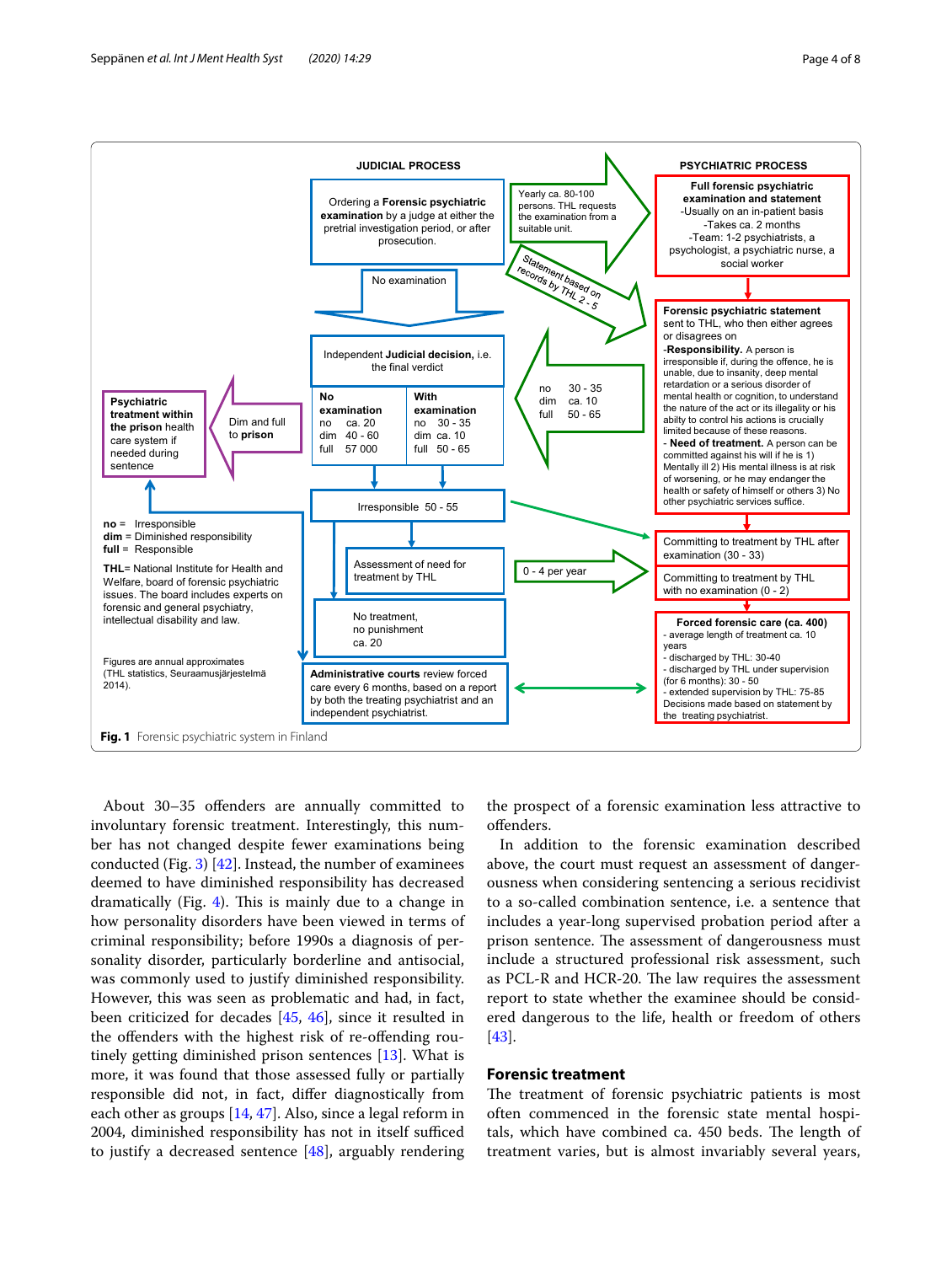administrative courts review and reinforce the commitment at regular intervals, which, in the case of forensic patients, is 6 months and which also involves an expert psychiatric statement independent from the treatment facility.

Prior to fnal discharge, a forensic patient is typically released from hospital for provisional outpatient

<span id="page-4-1"></span><span id="page-4-0"></span>

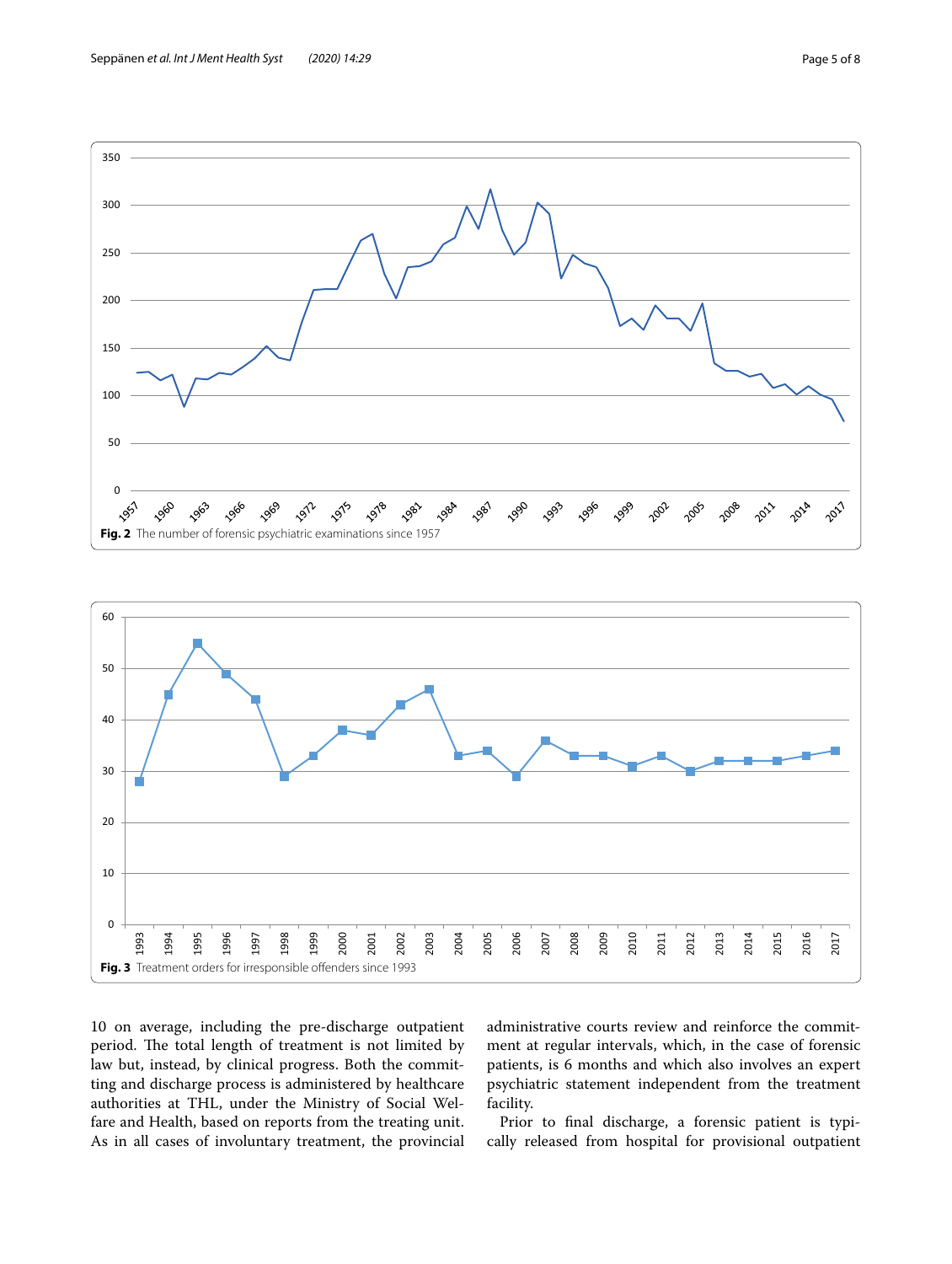

<span id="page-5-0"></span>treatment, on conditions determined by THL, for a maximum of 6 months at a time. During this period the patient is under the supervision of a psychiatric unit of the local hospital district, and, whilst continuing his treatment as an outpatient, he legally still remains in involuntary psychiatric care. He is required to meet a psychiatrist every month, who in turn reports to the psychiatric hospital that is responsible for the involuntary hospital care. The patient can be readmitted to hospital at any given time, if the need were to arise [\[49](#page-7-14)].

At the point where the patient no longer fulflls the criteria for involuntary psychiatric care (e.g. the patient's psychiatric condition is deemed to be stabilized and the risk for reoffending is assessed as being sufficiently low), the hospital is obliged to terminate the involuntary treatment and subordinate this decision to NBFPA. NBFPA bases the fnal decision on the termination of treatment on, for instance, how well the patient has adhered to his treatment plan and risk management strategy during the provisional outpatient period. After the provisional outpatient period successfully ends, the patient's legal status as a forensic patient is terminated and he has no special obligations to adhere to.

## **Current trends and refections on the future**

Finland is currently preparing for a major social welfare and healthcare reform. This involves a major overhaul of service structures, including the creation of autonomous bodies for the purpose of organizing social welfare and healthcare services in their respective geographical areas. However, certain services will still be organized in a highly centralized way, including forensic psychiatry. Therefore, it seems that there is relatively little pressure in Finland to move toward smaller forensic units located within their own catchment areas, such as has been the case in the UK and Italy  $[50, 51]$  $[50, 51]$  $[50, 51]$  $[50, 51]$ : arguably upholding a centralized specialist forensic service is justifed in Finland by a much smaller population.

Although the welfare and healthcare reform will thus leave the forensic services relatively unafected, there are legal reforms under way pertaining more to forensic psychiatry. These changes aim to strengthen the right to self- determination, including that of forensic patients. Simultaneously, more security-orientated reforms are being considered, such as broadening the use of compulsory, supervised outpatient treatment and facilitating information exchange between healthcare and other authorities, when necessary and justifed by the need to prevent violent acts. Also, a comprehensive, national forensic psychiatric database is being developed and the outdated forensic unit at Kellokoski, which services Finland's capital area, is being replaced by a new, purposebuilt unit, utilizing modern standards and advances in forensic psychiatric hospital design [[52,](#page-7-17) [53\]](#page-7-18), thus strengthening the overall national service provision.

Ethical issues are also frmly on the forensic agenda. For instance, it is a matter of continual ethical, clinical and legal debate where the rather elusive line between care and security is drawn at any given time [[39,](#page-7-4) [54](#page-7-19), [55\]](#page-7-20). An important trend relevant to this in Finland has been—as in most Western nations-psychiatric deinstitutionalization. The number of psychiatric beds has decreased in Finland from ca. 20,000 in the 1970 to the current number of about 3500 [[12](#page-6-11)]. However, as has been the case elsewhere [[56](#page-7-21)[–59](#page-7-22)], it has been debated in Finland whether this process should be, rather, seen as re- or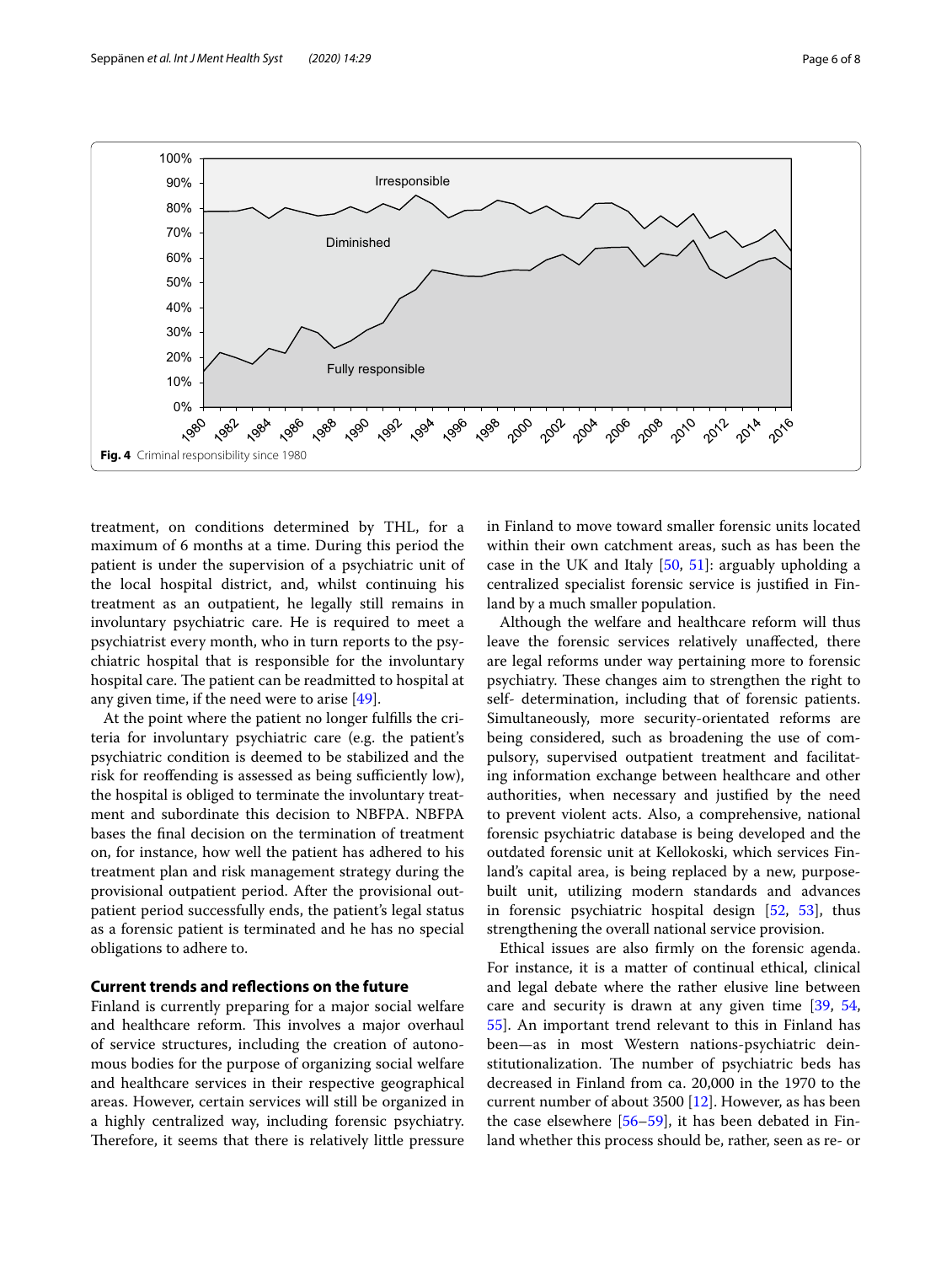transinstitutionalization through the "forensifcation" of psychiatric presentations previously treated within a more robust general psychiatric hospital service. What is more, the number of psychotic prisoners in Finland has increased as the number of forensic examinations, as described above, has decreased [\[60](#page-7-23)]. Whether there is a causal link between these phenomena, and what the reasons behind the decline in the number of forensic examinations are, is currently under investigation.

As modern challenges emerge, discussions continue between clinicians, service-users, policymakers and medico-legal authorities [[35](#page-7-3), [61–](#page-7-24)[63](#page-7-25)]. Correspondingly, the search for an increasingly evidence-based forensic service system, including clinical practice and risk assessment standards, through scientifc research and international collaboration [[64\]](#page-7-26) gives reason for optimism for forensic psychiatry in both Finland and elsewhere.

#### **Acknowledgements**

Not applicable.

#### **Authors' contributions**

AS, PJ, AAR and ERT searched and compiled the background literature. AS and PJ constructed the manuscript. AS, PJ, AAR and ERT revised and reworked the manuscript. All authors read and approved the fnal manuscript.

#### **Funding**

Not applicable.

## **Availability of data and materials**

Data sharing is not applicable to this article as no datasets were generated or analysed during the current study.

#### **Ethics approval and consent to participate**

Not applicable.

#### **Consent for publication**

Not applicable.

#### **Competing interests**

The authors declare that they have no competing interests.

#### **Author details**

<sup>1</sup> Psychoses and Forensic Psychiatry, Helsinki University Hospital, Helsinki, Finland. <sup>2</sup> Vanha Vaasa Hospital, Vaasa, Finland. 3 National Institute for Health and Welfare, Forensic Psychiatry, Helsinki, Finland. <sup>4</sup> University of Eastern Finland, Kuopio, Finland.

## Received: 9 October 2019 Accepted: 11 April 2020 Published online: 16 April 2020

#### **References**

- <span id="page-6-0"></span>1. Finland among the best in the world: Statistics Finland. 2018. [https://](https://www.stat.fi/tup/satavuotias-suomi/suomi-maailman-karjessa_en.html) [www.stat.f/tup/satavuotias-suomi/suomi-maailman-karjessa\\_en.html.](https://www.stat.fi/tup/satavuotias-suomi/suomi-maailman-karjessa_en.html)
- <span id="page-6-1"></span>2. Lehti M. Henkirikoskatsaus. Research Briefs. 2018;2018:28.
- <span id="page-6-2"></span>3. Findicator. Homicide Finland: Institute of Criminology and Legal Policy. 2019. [https://fndikaattori.f/en/97.](https://findikaattori.fi/en/97)
- <span id="page-6-3"></span>4. Lehti M. Henkirikoskatsaus. Research Briefs. 2017;2017:19.
- <span id="page-6-4"></span>5. Kaartinen A. Kieltolaki ei kuivattanut Suomea. Lääketieteellinen aikakauskirja Duodecim. 2012;127(23):2445–52.
- <span id="page-6-5"></span>6. Alcohol consumption: European Comission. 2019. [https://ec.europa.eu/](https://ec.europa.eu/transport/road_safety/specialist/knowledge/alcohol/prevalence_amp_rate_of_alcohol_consumption/alcohol_consumption_en) [transport/road\\_safety/specialist/knowledge/alcohol/prevalence\\_amp\\_](https://ec.europa.eu/transport/road_safety/specialist/knowledge/alcohol/prevalence_amp_rate_of_alcohol_consumption/alcohol_consumption_en) [rate\\_of\\_alcohol\\_consumption/alcohol\\_consumption\\_en.](https://ec.europa.eu/transport/road_safety/specialist/knowledge/alcohol/prevalence_amp_rate_of_alcohol_consumption/alcohol_consumption_en)
- <span id="page-6-6"></span>7. Salmela E, Lappalainen T, Fransson I, Andersen PM, Dahlman-Wright K, Fiebig A, et al. Genome-wide analysis of single nucleotide polymorphisms uncovers population structure in Northern Europe. PLoS ONE. 2008;3(10):e3519.
- <span id="page-6-7"></span>8. Bevilacqua L, Doly S, Kaprio J, Yuan O, Tikkanen R, Paunio T, et al. A population-specifc HTR2B stop codon predisposes to severe impulsivity. Nature. 2010;468(7327):1061–6.
- <span id="page-6-8"></span>9. Tikkanen R, Ducci F, Goldman D, Holi M, Lindberg N, Tiihonen J, et al. MAOA alters the efects of heavy drinking and childhood physical abuse on risk for severe impulsive acts of violence among alcoholic violent ofenders. Alcohol Clin Exp Res. 2010;34(5):853–60.
- <span id="page-6-9"></span>10. McDaid D, Thornicroft G. Mental health II: balancing institutional and community-based mental health care. Policy Brief. Copenhagen: WHO; 2005.
- <span id="page-6-10"></span>11. Pylkkänen K. Finnish psychiatry–past and present. Nord J Psychiatry. 2012;66(Suppl 1):14–24.
- <span id="page-6-11"></span>12. Mielenterveyspalvelut Helsinki: THL. 2018. [https://thl.f/f/web/mielenterv](https://thl.fi/fi/web/mielenterveys/mielenterveyspalvelut) [eys/mielenterveyspalvelut](https://thl.fi/fi/web/mielenterveys/mielenterveyspalvelut).
- <span id="page-6-12"></span>13. Lahti R, Keisu P, Wagner-Prenner M, Minkkinen P. Syyntakeettomuuden määräytyminen ja kriminaalipotilaat. Julkaisuja. Helsinki: Lääkintöhallitus; 1987.
- <span id="page-6-13"></span>14. Pajuoja J. Väkivalta ja mielentila. Oikeussosiologinen tutkimus syyntakeisuussäännöksistä ja mielentilatutkimuksista. Helsinki: Suomalainen lakimiesyhdistys; 1995.
- <span id="page-6-14"></span>15. Koivisto J. Mielensä menettänyt, toisen tappanut. Kriminaalipotilaana Mustasaaren sairaalassa 1940-luvulla. Jyväskylä: University of Jyväskylä; 2014.
- <span id="page-6-15"></span>16. Malmivuori J. Niuvanniemen Sairaala 1885–1985. Kuopio: University of Kuopio; 1985.
- 17. Selistö S. Vanhan Vaasan Sairaala 1768–1990. Vaasa: Vanhan Vaasan Sairaala; 1990.
- <span id="page-6-16"></span>18. Vuorio K. Niuva. Niuvanniemen Sairaala 1885–1952. Tampere: Niuvannie‑ men Sairaala; 2010.
- <span id="page-6-17"></span>19. Löfström T. Oikeuslääketieteellinen käsikirja Suomen lääkäreille. Helsinki: Duodecim-seura; 1901.
- <span id="page-6-18"></span>20. Nikula A. Oikeuspsykiatrisia lausuntoja: rikosoikeudellisia tapauksia: degeneroituneet psykopaatit. Helsinki: Otava; 1922.
- <span id="page-6-19"></span>21. Kaila M. Nuorisorikollisuus. Helsinki: Suomalaisen lakimiesyhdistyksen julkaisuja; 1950.
- <span id="page-6-20"></span>22. Ikola T. Martti Kaila ja karkeat jyvät : suomalainen kriminologia ja kriminaalipoliittinen ajattelu oikeuspsykiatri Martti Kailan tekstien valossa vuosina 1935–1955. Oulu: Oulu University; 2018.
- <span id="page-6-21"></span>23. Hakola P. Neuropsychiatric and genetic aspects of a new hereditary disease characterized by progressive dementia and lipomembranous polycystic osteodysplasia. Copenhagen: Acta Psychiatrica Scandinavica, Supplementum; 1972.
- <span id="page-6-22"></span>24. Lappalainen J, Long JC, Virkkunen M, Ozaki N, Goldman D, Linnoila M. HTR2C Cys23Ser polymorphism in relation to CSF monoamine metabolite concentrations and DSM-III-R psychiatric diagnoses. Biol Psychiatry. 1999;46(6):821–6.
- 25. Tiihonen J, Rautiainen MR, Ollila HM, Repo-Tiihonen E, Virkkunen M, Palotie A, et al. Genetic background of extreme violent behavior. Mol Psychiatry. 2015;20(6):786–92.
- 26. Virkkunen M, Rissanen A, Franssila-Kallunki A, Tiihonen J. Low non-oxidative glucose metabolism and violent offending: an 8-year prospective follow-up study. Psychiatry Res. 2009;168(1):26–31.
- 27. Linnoila M, DeJong J, Virkkunen M. Monoamines, glucose metabolism, and impulse control. Psychopharmacol Bull. 1989;25(3):404–6.
- 28. Lindner P, Flodin P, Budhiraja M, Savic I, Jokinen J, Tiihonen J, et al. Associations of psychopathic traits with local and global brain network topology in young adult women. Biol Psychiatry Cogn Neurosci Neuroimaging. 2018;3(12):1003–12.
- <span id="page-6-23"></span>29. Tiihonen J, Koskuvi M, Lähteenvuo M, Virtanen PLJ, Ojansuu I, Vaurio O, et al. Neurobiological roots of psychopathy. Mol Psychiatry. 2019.
- <span id="page-6-24"></span>30. Lähteenvuo M, Tanskanen A, Taipale H, Hoti F, Vattulainen P, Vieta E, et al. Real-world effectiveness of pharmacologic treatments for the prevention of rehospitalization in a fnnish nationwide cohort of patients with bipolar disorder. JAMA Psychiatry. 2018;75(4):347–55.
- 31. Taipale H, Mittendorfer-Rutz E, Alexanderson K, Majak M, Mehtälä J, Hoti F, et al. Antipsychotics and mortality in a nationwide cohort of 29,823 patients with schizophrenia. Schizophr Res. 2018;197:274–80.